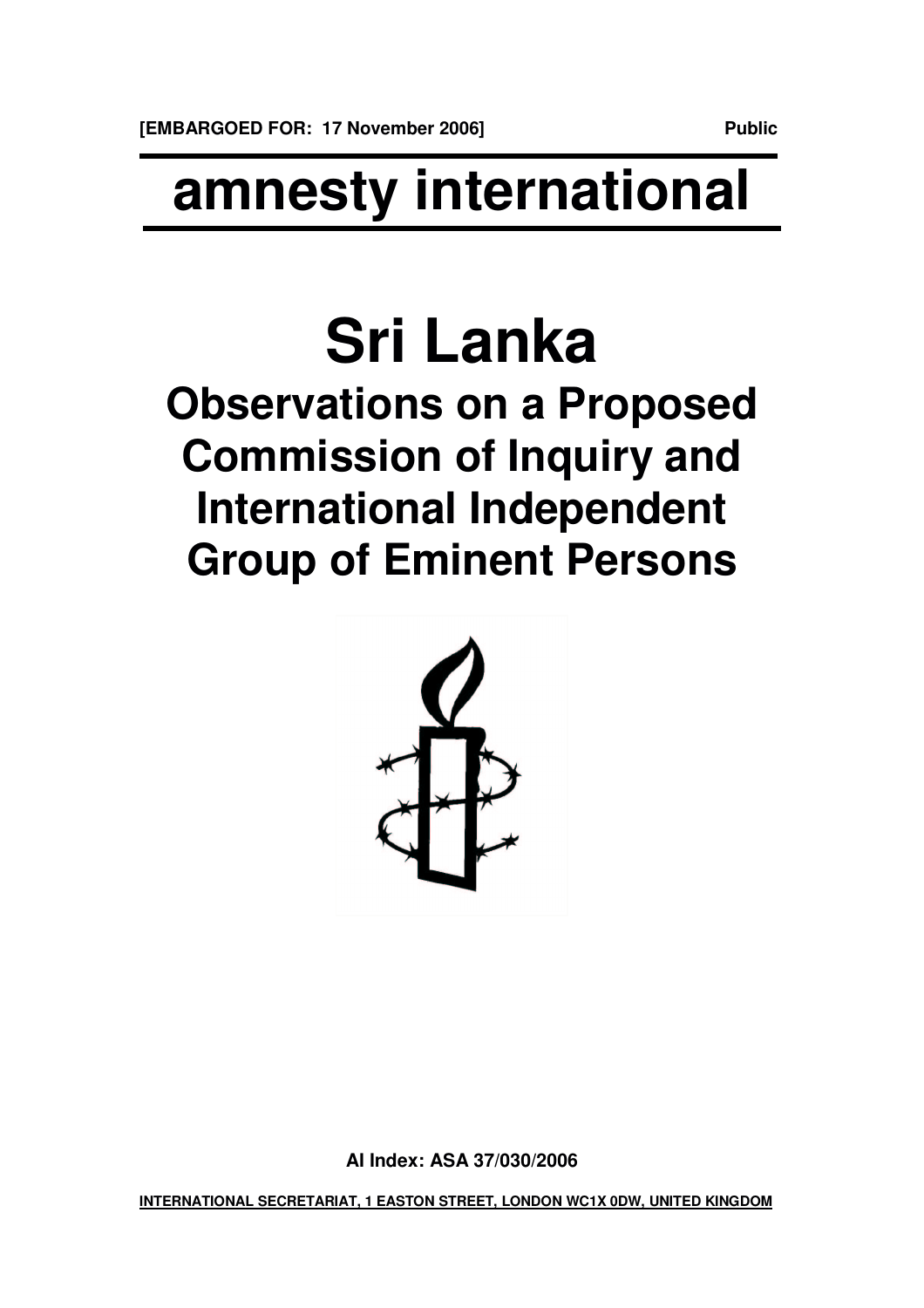## **Amnesty International's observations on a proposed Commission of Inquiry and International Independent Group of Eminent Persons**

On 4 September 2006 the President of Sri Lanka announced that the government would invite an international independent commission to probe abductions, disappearances and extra-judicial killings in all areas of the country. Amnesty International welcomed the Government of Sri Lanka's commitment to address past human rights violations. On 6 September 2006 the President, instead announced that he would invite an International Independent Group of Eminent Persons (IIGEP) to act as observers of the activities of the Commission which will investigate alleged abductions, disappearances and extra judicial killings. The eight Sri Lankan commissioners were formally announced on 6 November with a mandate to inquire into fifteen specific incidents that have occurred since August 2005 and the possibility of broadening their investigations to include cases arising during their inquiries and complaints received by the commission on other serious violations.

Amnesty International has benefited from having been in dialogue with the Government of Sri Lanka on its proposal and has welcomed the opportunity to provide recommendations on establishing a commission of inquiry into serious violations of human rights law and international humanitarian law in Sri Lanka. <sup>1</sup> The following are Amnesty International's observations on the proposals. Amnesty International's comments are made on the basis of dialogue with the Government of Sri Lanka in Colombo, London and Geneva and documents produced by the Government of Sri Lanka preparatory for the Commission of Inquiry(CoI) and International Independent Group of Eminent Persons. AI has also benefited from meetings with civil society actors and Sri Lankan human rights defenders in Colombo and Geneva. Amnesty International has confirmed to the Government of Sri Lanka, in response to their request, that it is not in a position to nominate anyone to stand as candidate for the International Group of Eminent Persons.

In light of decades of impunity for perpetrators of violations of international human rights and humanitarian law in Sri Lanka, characterised by the failure of the authorities to investigate and prosecute such perpetrators effectively, only an international and independent Commission would have the credibility and confidence of all parties to the conflict and sections of society to be able to conduct meaningful investigations, obtain critical testimony or information from witnesses and gain the acceptance of its recommendations by all relevant parties. To this end, members of the body conducting the inquiry should be international experts, chosen for their recognised impartiality, integrity and competence. Crucially, they should be, and be seen to be, independent of any institution, agency or individual that may be the subject of, or otherwise involved in, the inquiry, including the Government of Sri Lanka. Amnesty International does not believe that an independent group of eminent persons observing an essentially national inquiry can serve as a substitute for the independence, real and perceived, of the Commission of Inquiry itself. Amnesty International therefore calls on the President of Sri Lanka to:

- Add independent, impartial and competent international experts to the proposed CoI;
- Ensure that the CoI's work is developed in consultation with a representative profile of civil society, including NGOs;

<sup>1</sup> See "Establishing a commission of inquiry into serious violations of human rights law and international humanitarian law in Sri Lanka: Amnesty International's recommendations" (ASA 37/031/2006).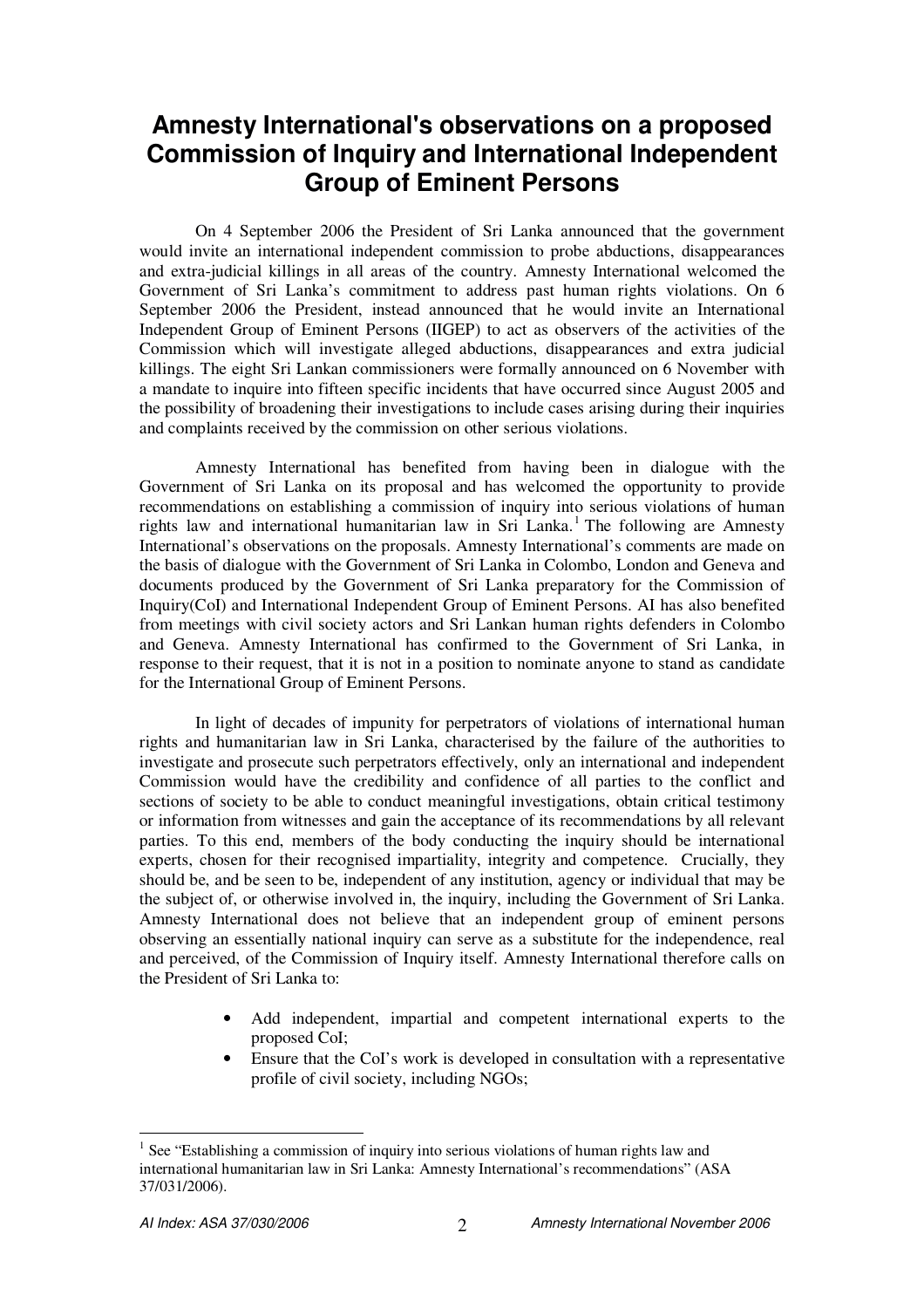- Ensure that the CoI will assess the information collected in light of relevant provisions of international human rights law and international humanitarian law, as well as relevant Sri Lankan laws;
- Ensure the safeguarding of the CoI's independence, access to all relevant persons and information, accessibility to the public, protection of witnesses, and full discretion as to its mode of operation and publication of interim and other reports;
- Ensure that the CoI's recommendations are carefully considered with a view to their full implementation.

Unless the CoI is established and allowed to function under these standards, the organization believes that the CoI will not be able to function as an investigative body that would address violations of international law in a meaningful way, as required by international standards.

Further, Amnesty International is concerned that the current terms of reference for the IIGEP would undermine its independence, effectiveness and ability to publish its reports at its own discretion, as detailed below.

Amnesty International has requested to see the terms of reference for the CoI itself but this has not yet been provided by the Government of Sri Lanka. However the organisation understands that the CoI has been established under the Commissions of Inquiry Act No. 17 of 1948. Amnesty International has significant concerns about the ability of the Commission of Inquiry to attract the degree of public confidence and cooperation necessary for it to carry out meaningful investigations and for its recommendations to be accepted by all relevant parties. These concerns in large part arise from to the broad powers granted to the President under the Commissions of Inquiry Act No. 17 of 1948 and the absence of a process to involve all relevant sectors of Sri Lankan society, including members of Sri Lankan civil society, and all relevant parties, including the Liberation Tigers of Tamil Eelam (LTTE), in providing input to the establishment of the Commission, the appointment of its members, and the development of its terms of reference.

The Commissions of Inquiry Act No. 17 of 1948 grants the President the power to set the terms of reference of the CoI and appoint all its members (sec.2); add new members at his/her discretion (sec. 3); revoke the warrant establishing the CoI at any time (sec. 4); and appoint the Commission's secretary (sec. 19) without needing to consult the Commission or its chairperson. The decision as to whether the inquiry – "or any part thereof" is to be public also rests solely with the President (sec.  $2(2)(d)$ ). In addition, there are no provisions in the Act requiring that the reports or recommendations of the CoI are made public. Amnesty International is concerned that these and other provisions, which grant the President a wide discretion, may undermine the independence and impartiality of the CoI, $^2$  as well as the Commission's ability to inspire public confidence and interact freely with the public<sup>3</sup>. Accordingly these factors may undermine the willingness of the public to engage with the CoI and to come forward with evidence.

Amnesty International is deeply concerned that there does not appear to have been an adequate consultation process to solicit and take into account the views of Sri Lankan civil society, during the preparations for the establishment of the CoI and IIGEP. In establishing a commission of inquiry, it is essential that, before being finalised, the draft terms of reference are circulated among civil society for their input, and that civil society's views are also taken account of in selecting the members of the commission. However, AI is concerned that in this instance civil society groups, including those involved in the promotion and protection of

<sup>2</sup> See *ibid* point II

<sup>&</sup>lt;sup>3</sup> See *ibid.*, point IV(A).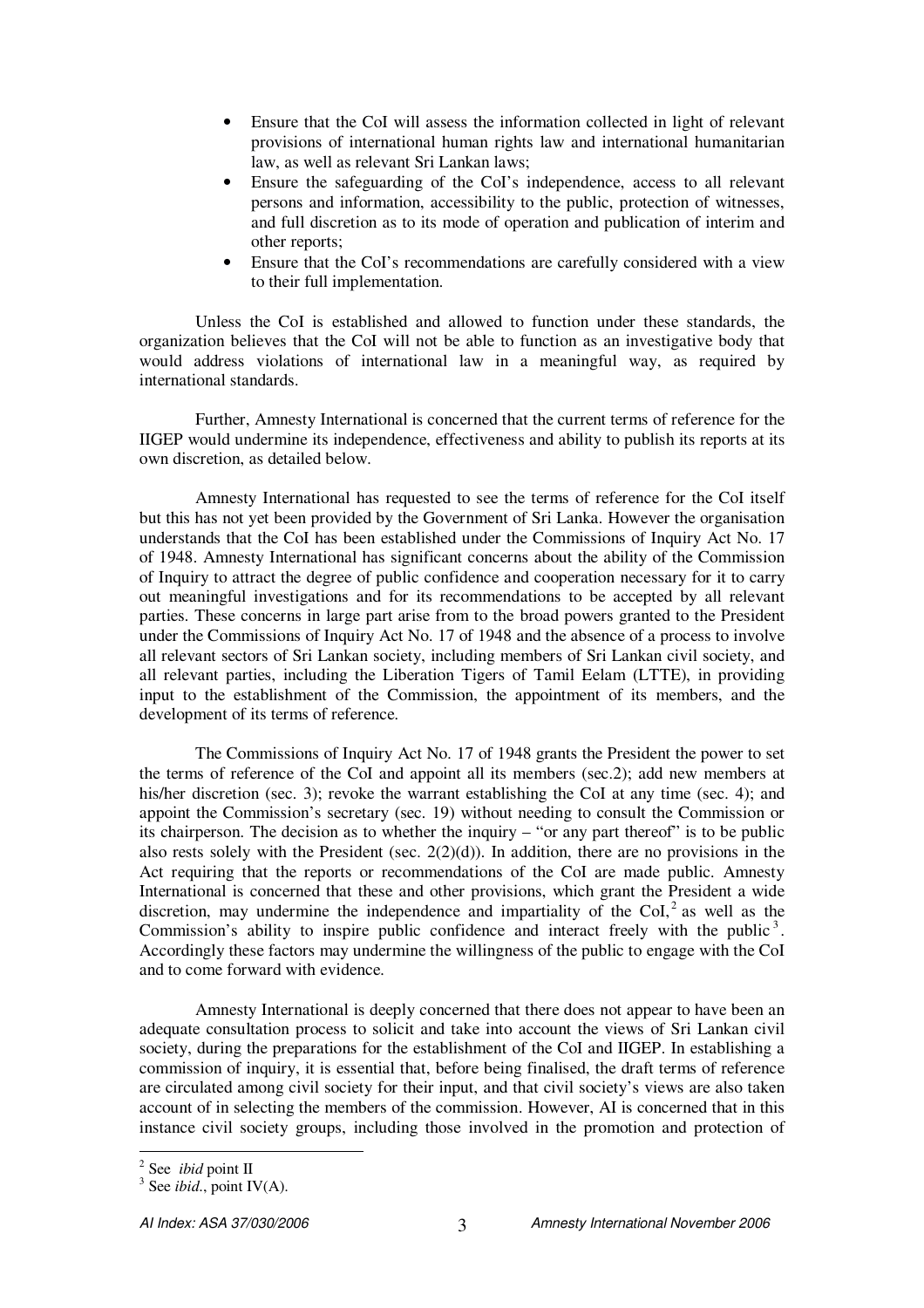human rights, may not have participated in the selection and appointment process of the Commissioners, or the selection of incidents to be investigated by the Commission. If this is the case, the CoI may lack the perception of credibility and independence which are essential for its acceptance by all parties to the conflict and sections of society throughout the country. A commission appointed without such consultation and support runs the risk of being perceived to be partial.

Amnesty International takes the view that the CoI and the IIGEP should be free to issue interim reports throughout the duration of their work. The interim and final reports of each of these bodies should be presented to the government, the LTTE and other relevant parties, and must be made public without undue delay and in their entirety, except where witness protection or the need to avoid prejudicing future legal proceedings requires certain elements to be withheld. <sup>4</sup> Beyond these reasons there should be no restrictions placed on either of these bodies to prevent them from speaking or reporting publicly.

Amnesty International is concerned that the publication of the IIGEP's final report will, according to its present Terms of Reference, be subject to the exclusion by the President of "any material which in His Excellency's opinion may be prejudicial to, or absolutely necessary for the protection of, national security and public order".<sup>5</sup> While Amnesty International recognizes that in certain instances issues of this kind may arise, the organization is concerned that this proviso may be used by the Executive as a way of censoring the IIGEP's report or parts of it. Amnesty International believes that concerns of this nature regarding the IIGEP's final report should be treated in the same way as are public statements by the IIGEP "during and after the completion of investigations and inquiries of the Commission of Inquiry". In the present Terms of Reference<sup>6</sup> such statements are first to be provided to the "Chairman of the Commission of Inquiry" and the Attorney General, who may object to a statement's release, but the final decision as to publication rests with the IIGEP (with the objections being published alongside the statement).

Amnesty International emphasises that protection for complainants, witnesses, those conducting the investigation and others involved in any way, will be a critical element for the success of the CoI and the IIGEP. Efforts must be made to ensure at all times the protection of all those involved with these bodies and this should form part of their terms of reference. The practical implementation of such measures of protection will need to be the subject of serious and detailed discussions between the government and these bodies prior to beginning investigations.

Amnesty International understands that the access of the IIGEP to witnesses is subject to the agreement of the Commission. Amnesty International believes that this is an unnecessary constraint on the IIGEP's work and has the potential to limit its ability to perform its functions effectively. Amnesty International emphasises that, if it is to be effective in performing its task of monitoring the work of the Commission, it must have powers which enable it to observe all aspects of the work of the Commission without limitations.

Amnesty International is also concerned that the IIGEP's Terms of Reference state that "[T]he Secretary to the Ministry of Justice will be the Head of the Secretariat of the IIGEP" and similarly that "representatives of His Excellency the President, Minister of Disaster Management and Human Rights, the Attorney General and Secretary to the Ministry of Foreign Affairs, will be attached to the Secretariat of the IIGEP."<sup>7</sup> Amnesty International is

<sup>4</sup> See *ibid*., point V(A).

<sup>&</sup>lt;sup>5</sup> The Terms of Reference of the International Independent Group of Eminent Persons, version of 31 October 2006, para. 13.

<sup>6</sup> *Ibid*., para. 11.

<sup>7</sup> *Ibid*., para. 13.